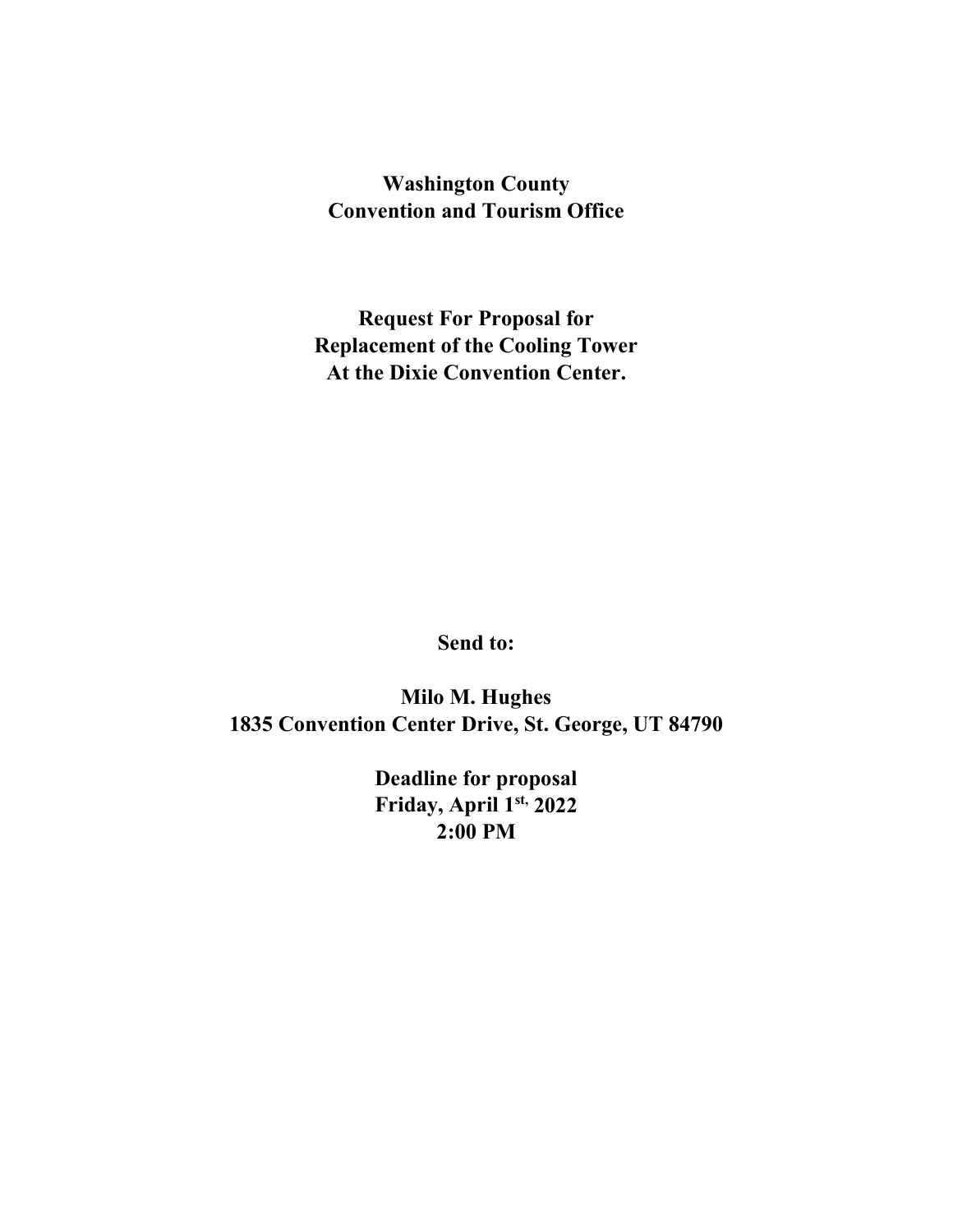# WASHINGTON COUNTY CONVENTION AND TOURISM OFFICE REQUEST FOR PROPOSAL: REPLACEMENT OF THE COOLING TOWER AT THE DIXIE CONVENTION CENTER

#### **1. Contract Description**

 The Dixie Convention Center is seeking proposals from interested and qualified companies to replace the existing HVAC cooling tower at the Dixie Convention Center. Proposals must include the removal and discarding of the old cooling tower, a suitable replacement for the old cooling tower, and the installation of the new cooling tower, with all the pipes, joints, elbows, connectors, etc., needed to connect the new cooling tower to the existing HVAC Chillers inlet and returns and water hookups. Must include freight charges, any factory authorized start-up services, and a timeline during which the work will be completed.

#### **2. Background:**

The Dixie Center is located at 1835 South Convention Center Drive, St. George, Utah 84790, and hosts conventions, trade shows, and other special events. The Dixie Center consists of a 46,500 square-foot exhibit hall with 30 feet of ceiling height; a 13,205 square-foot ballroom with a 21-foot ceiling height; eleven meeting rooms ranging from 390 to 7,078 square feet. The main entrance connects to a main and north lobby by a 4,300 square-foot concourse.

#### **3. Proposal Submittal Procedure.**

 Proposals may be submitted in hardcopy or digital format. Proposals must be marked, or the email subject line must read "DCC Cooling Tower Replacement." They are due to the Dixie Convention Center Administration office by 2:00 p.m. local time on April 1<sup>st,</sup> 2022. A public opening of the proposals will be held at 2:30 p.m. local time on April  $1<sup>st</sup>$ , 2022 in the Dixie Center Administration office. All proposals must be valid until May 1<sup>st,</sup> 2022.

 The following factors will be evaluated and scored before making a final selection. The percentage allocation of each factor is also provided.

| <b>RFP</b> Checklist and Certificate | $2\%$ |
|--------------------------------------|-------|
| Background and Experience            | 13%   |
| <b>Project Description</b>           | 30%   |
| <b>System Implementation</b>         | 20%   |
| <b>Additional Information</b>        | $5\%$ |
| Budget                               | 30%   |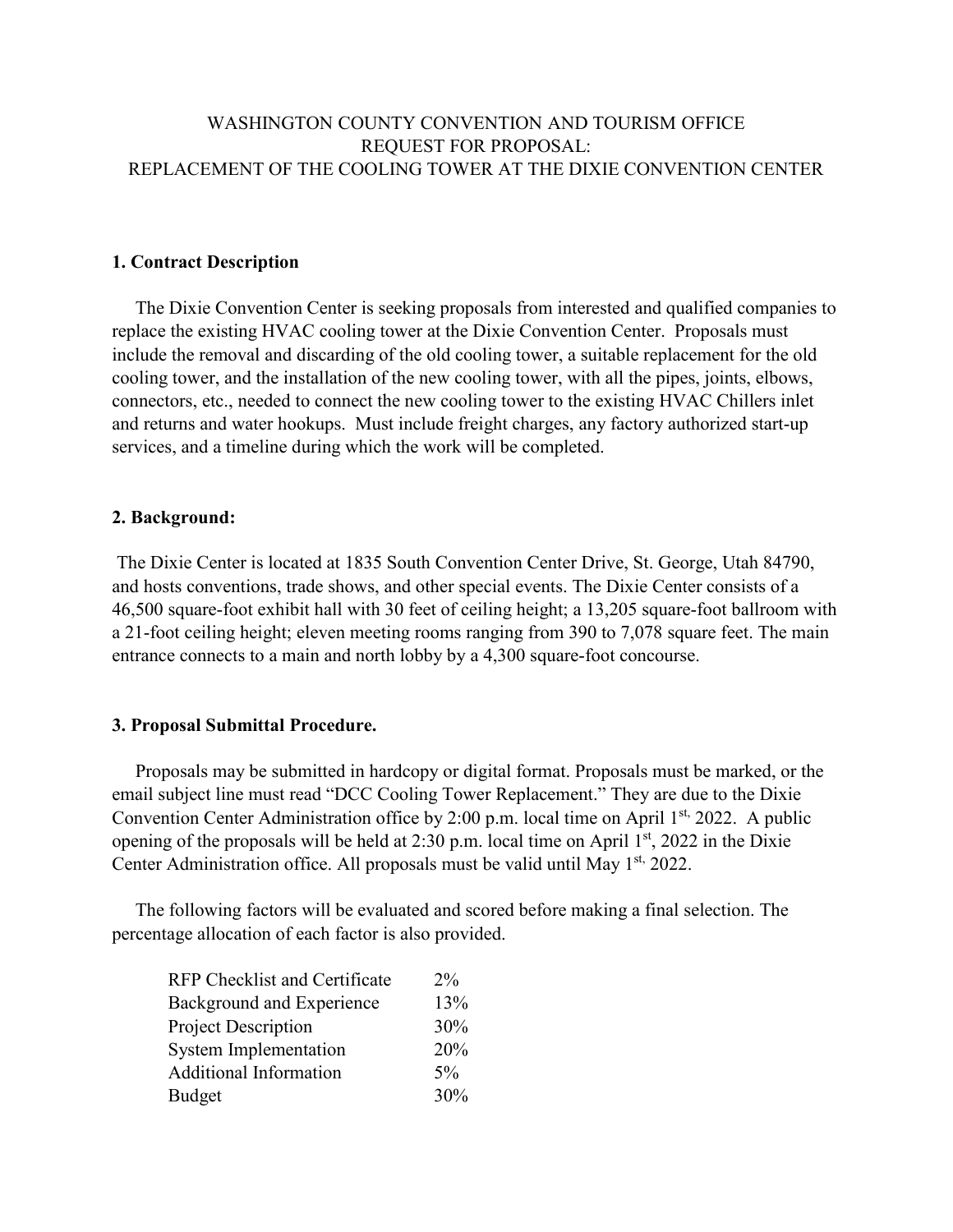The following comprehensive description of each factor provides the materials that should be submitted for a complete proposal:

- A. RFP Checklist and Certificate. Complete a proposal checklist and sign the certificate.
- B. Background and Experience. Provide a summary of the history of your company, including the number of years it has been engaged in design-build services, number of employees, organization structure, and background of the principal personnel. Provide at least three (3) references from entities for which you have provided design-build services. Include the name, title, email, and telephone number of contact persons, as well as a brief description of the scope of each project.
- C. Project Description. Provide a written description of the proposed design-build, including but not limited to system features and functions, technical and support requirements, etc.
- D. System Implementation. Provide a proposed project plan and schedule for integration.
- E. Additional Product Information. Provide a brief description of each of the following:
	- a) A complete itemized list of equipment (with pricing)
	- b) Training resources that will be available;
	- c) Ongoing maintenance and Support;
	- d) Implementation schedule, indicating the estimated number of weeks for each stage of implementation and completion of the overall project; and
	- e) Describe the nature and level of involvement that you expect will be required from the County IT department during the implementation of the system and in ongoing operations.
- F. Project Budget. Provide a detailed cost proposal including equipment, labor, programming, etc.

# **4. Policy and Open Records**

This Request for Proposals does not constitute a contract. The Dixie Convention Center reserves the right to accept or reject any proposal and may elect not to proceed with any proposal. No agreement with the Dixie Center is in effect until both parties have signed a contract.

Proposals will be subject to records requests under the Utah Government Records Access and Management Act. Questions about public access to the applicant's full proposal may be directed to the Washington County records management department under the Government Records Access and Management Act.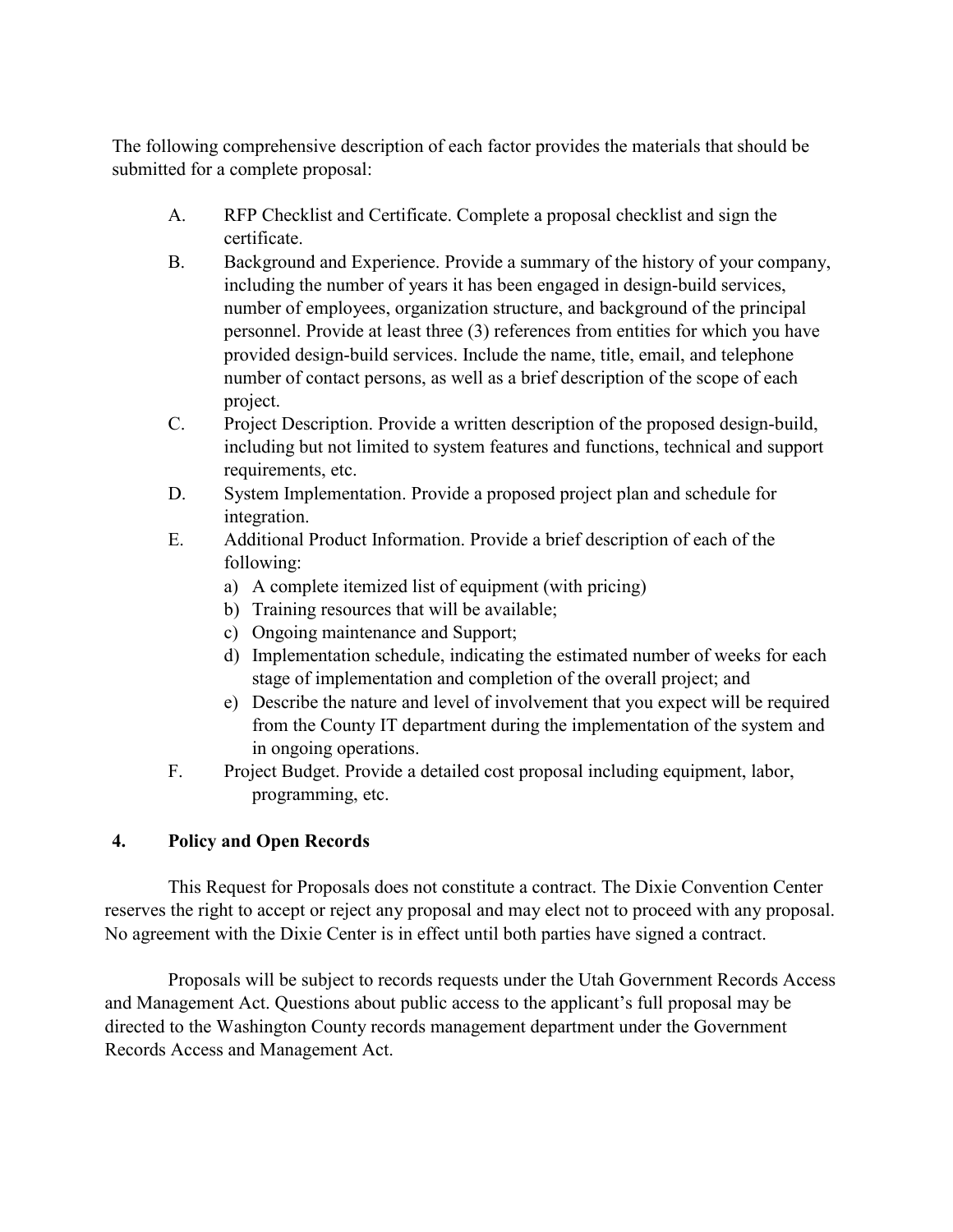#### **5. Selection Process**

No proposal will be opened until after the submission deadline. The contents of the proposals will not be disclosed during the process of negotiation. The Dixie Convention Center may disclose to the public the names of those who have submitted proposals. A register of proposals, including name and proposal price, will be prepared and filed in the Office of the Washington County Commission and will be open for public inspection after the contract is awarded. Each proposal will be evaluated on the criteria outlined in the Proposal Submittal Procedure section. After an initial review and evaluation of each of the proposals, the firms submitting the most highly rated proposals may be asked to come in for further discussions before final selection. The Dixie Center reserves the right to award a contract without holding further discussions in the event the written proposals provide a clear preference based on the criteria described.

Proposals will be accepted until April 1<sup>st,</sup> 2022 at the Dixie Convention Center at St. George, 1835 Convention Center Drive St. George, UT 84770. Proposals may be submitted by email with the subject line "DCC Cooling Tower Replacement" to [MiloH@DixieCenter.com.](mailto:MiloH@DixieCenter.com)

Questions regarding the proposal may be directed to:

Milo Hughes Dixie Center at St. George (435) 628-7003 [MiloH@DixieCenter.com](mailto:MiloH@DixieCenter.com)